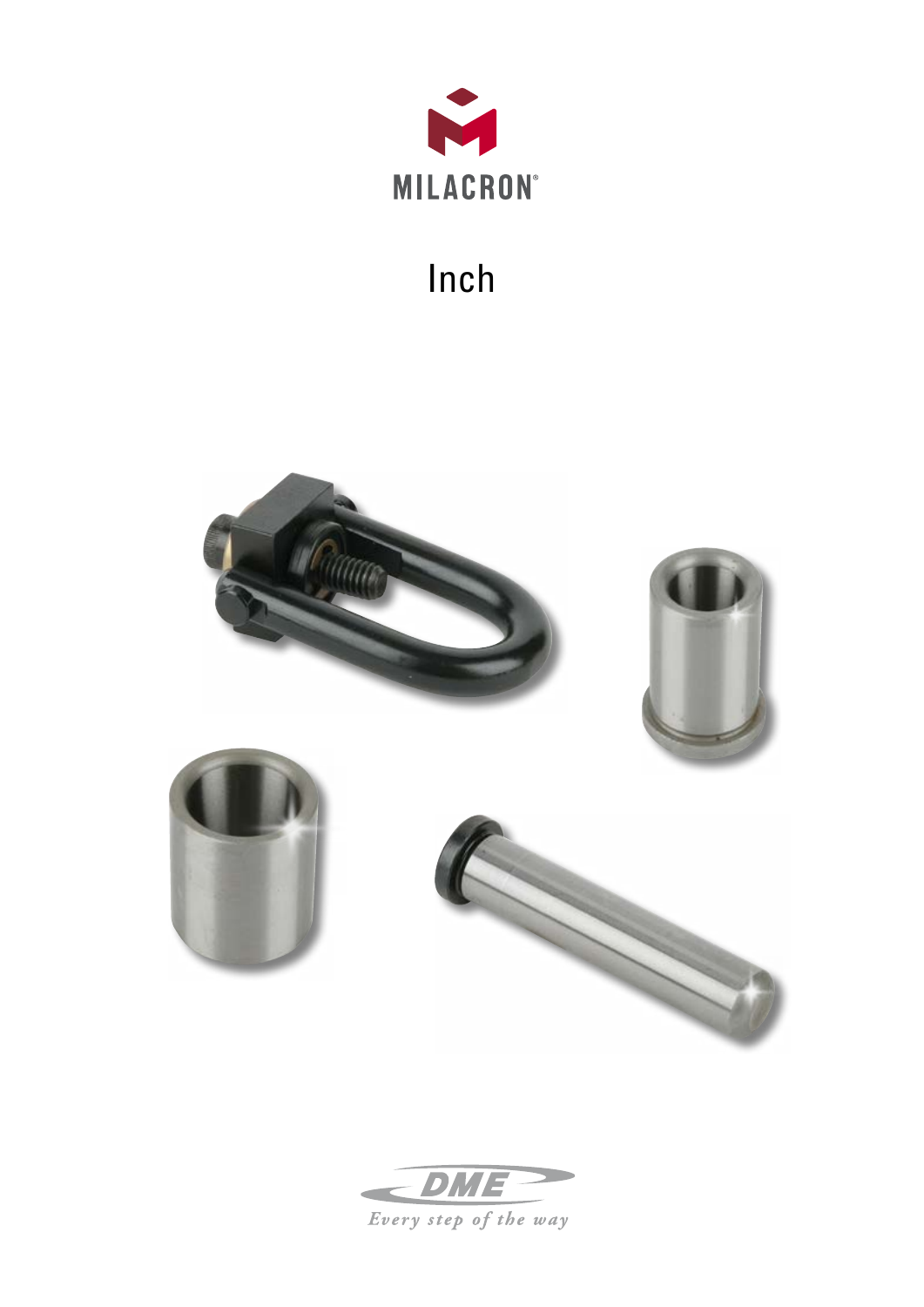

 $-5700 - 5960 -$ 

Leader pins Mat.: C1117 - USA





| REF  | G               |         |         | D       | REF  | G               |         |         | D       |
|------|-----------------|---------|---------|---------|------|-----------------|---------|---------|---------|
| 5700 | 3/4''           | 7/8''   | 1.1255" | 1.302"  | 5754 | 11/4"           | 27/8"   | 1.6255" | 1.802"  |
| 5701 | $3/4$ "         | 13/8"   | 1.1255" | 1.302"  | 5755 | 11/4"           | 33/8"   | 1.6255" | 1.802"  |
| 5702 | $3/4$ "         | 17/8"   | 1.1255" | 1.302"  | 5756 | 11/4"           | 37/8"   | 1.6255" | 1.802"  |
| 5703 | $3/4$ "         | 23/8"   | 1.1255" | 1.302"  | 5757 | 11/4"           | 4 3/8"  | 1.6255" | 1.802"  |
| 5704 | $3/4$ "         | 27/8"   | 1.1255" | 1.302'' | 5758 | 11/4"           | 4 7/8"  | 1.6255" | 1.802"  |
| 5705 | $3/4$ "         | 33/8"   | 1.1255" | 1.302'' | 5760 | 11/4"           | 5 7/8"  | 1.6255" | 1.802"  |
| 5706 | $3/4$ "         | 37/8"   | 1.1255" | 1.302'' | 5770 | 11/2"           | $7/8$ " | 2.0005" | 2.177'' |
| 5707 | $3/4$ "         | 4 3/8"  | 1.1255" | 1.302"  | 5771 | 11/2"           | 13/8"   | 2.0005" | 2.177"  |
| 5708 | $3/4$ "         | 4 7/8"  | 1.1255" | 1.302"  | 5772 | 11/2"           | 17/8"   | 2.0005" | 2.177"  |
| 5709 | $3/4$ "         | 5 7/8"  | 1.1255" | 1.302"  | 5773 | 11/2"           | 23/8"   | 2.0005" | 2.177'' |
| 5710 | 7/8"            | 7/8"    | 1.2505" | 1.427'' | 5774 | 11/2"           | 27/8"   | 2.0005" | 2.177"  |
| 5711 | 7/8"            | 13/8"   | 1.2505" | 1.427'' | 5775 | 11/2"           | 33/8"   | 2.0005" | 2.177'' |
| 5712 | 7/8"            | 17/8"   | 1.2505" | 1.427'' | 5776 | 11/2"           | 37/8"   | 2.0005" | 2.177'' |
| 5713 | 7/8''           | 23/8"   | 1.2505" | 1.427'' | 5777 | 11/2"           | 4 3/8"  | 2.0005" | 2.177'' |
| 5714 | 7/8"            | 27/8"   | 1.2505" | 1.427'' | 5778 | 11/2"           | 4 7/8"  | 2.0005" | 2.177'' |
| 5715 | 7/8"            | 33/8"   | 1.2505" | 1.427'' | 5780 | 11/2"           | 5 7/8"  | 2.0005" | 2.177'' |
| 5716 | 7/8"            | 37/8"   | 1.2505" | 1.427'' | 5901 | 2"              | 13/8"   | 2.5005" | 2.677'' |
| 5717 | 7/8"            | 4 3/8"  | 1.2505" | 1.427'' | 5902 | 2 <sup>''</sup> | 17/8"   | 2.5005" | 2.677'' |
| 5718 | 7/8"            | 4 7/8"  | 1.2505" | 1.427'' | 5903 | 2"              | 23/8"   | 2.5005" | 2.677"  |
| 5720 | 7/8"            | 5 7/8"  | 1.2505" | 1.427'' | 5904 | 2"              | 2 7/8"  | 2.5005" | 2.677"  |
| 5730 | 1 <sup>''</sup> | $7/8$ " | 1.3755" | 1.552"  | 5905 | 2 <sup>n</sup>  | 33/8"   | 2.5005" | 2.677"  |
| 5731 | 1''             | 13/8"   | 1.3755" | 1.552'' | 5906 | 2"              | 3 7/8"  | 2.5005" | 2.677"  |
| 5732 | 1 <sup>''</sup> | 17/8"   | 1.3755" | 1.552"  | 5907 | 2"              | 4 3/8"  | 2.5005" | 2.677"  |
| 5733 | 1 <sup>''</sup> | 23/8"   | 1.3755" | 1.552"  | 5908 | 2"              | 4 7/8"  | 2.5005" | 2.677"  |
| 5734 | 1 <sup>''</sup> | 27/8"   | 1.3755" | 1.552"  | 5910 | 2"              | 5 7/8"  | 2.5005" | 2.677"  |
| 5735 | 1 <sup>''</sup> | 33/8"   | 1.3755" | 1.552"  | 5951 | 21/2"           | 13/8"   | 3.2505" | 3.427'' |
| 5736 | 1"              | 37/8"   | 1.3755" | 1.552"  | 5952 | 21/2"           | 17/8"   | 3.2505" | 3.427'' |
| 5737 | 1 <sup>''</sup> | 4 3/8"  | 1.3755" | 1.552'' | 5953 | 21/2"           | 2 3/8"  | 3.2505" | 3.427'' |
| 5738 | 1 <sup>''</sup> | 4 7/8"  | 1.3755" | 1.552'' | 5954 | 21/2"           | 27/8"   | 3.2505" | 3.427'' |
| 5740 | 1 <sup>''</sup> | 5 7/8"  | 1.3755" | 1.552'' | 5955 | 21/2"           | 33/8"   | 3.2505" | 3.427'' |
| 5750 | 11/4"           | 7/8''   | 1.6255" | 1.802"  | 5956 | 21/2"           | 37/8"   | 3.2505" | 3.427'' |
| 5751 | 11/4"           | 13/8"   | 1.6255" | 1.802"  | 5957 | 21/2"           | 4 3/8"  | 3.2505" | 3.427'' |
| 5752 | 11/4"           | 17/8"   | 1.6255" | 1.802"  | 5958 | 21/2"           | 4 7/8"  | 3.2505" | 3.427'' |
| 5753 | 11/4"           | 23/8"   | 1.6255" | 1.802"  | 5960 | 21/2"           | 5 7/8"  | 3.2505" | 3.427'' |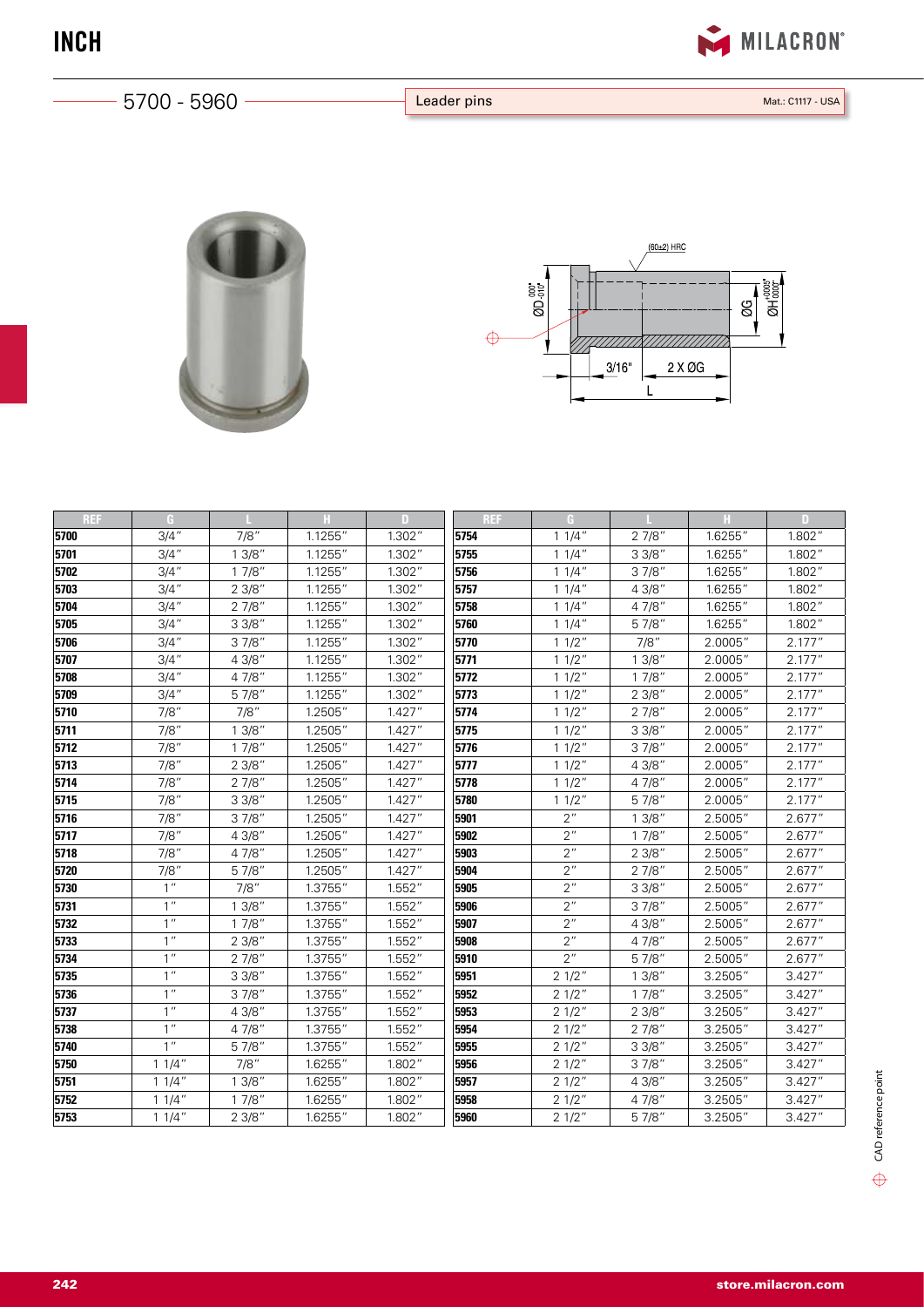# 5500 - 5510





| REF  |        |          | TT.     |
|------|--------|----------|---------|
| 5500 | 0,750" | 27/32"   | 1.1255" |
| 5501 | 0,750" | 1 11/32" | 1.1255" |
| 5502 | 0,875" | 1 11/32" | 1.2505" |
| 5503 | 1,000" | 1 11/32" | 1.3755" |
| 5504 | 1,250" | 1 11/32" | 1.6255" |
| 5505 | 1,250" | 1 27/32" | 1.6255" |
| 5506 | 1,500" | 1 11/32" | 2.0005" |
| 5507 | 1,500" | 1 27/32" | 2.0005" |
| 5508 | 2,000" | 37/8"    | 2.5005" |
| 5509 | 2,500" | 4 7/8"   | 3.2505" |
| 5510 | 3,000" | 4 7/8"   | 3.7505" |
|      |        |          |         |





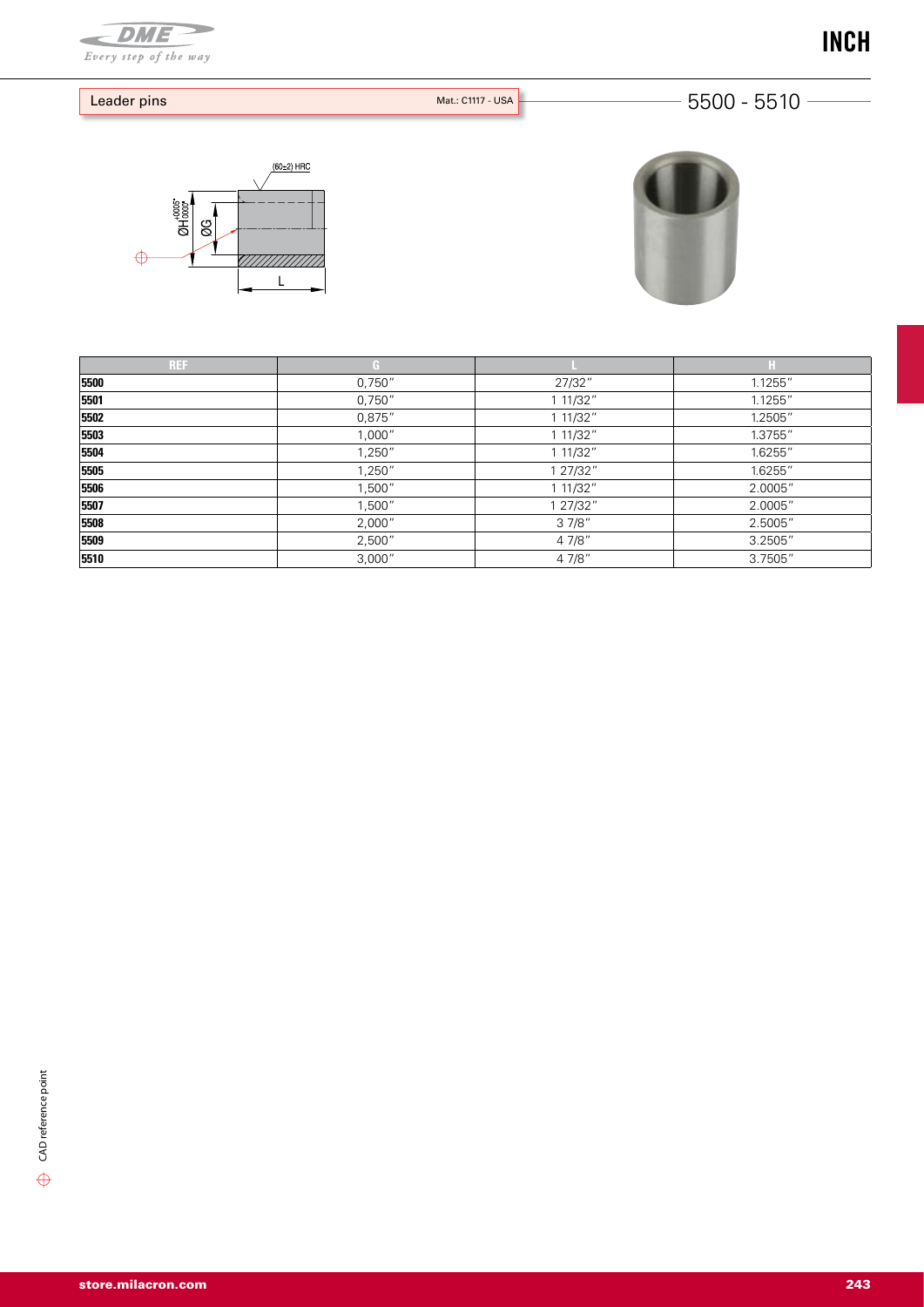

 $-5000 - 6032 -$ 

Leader pins Mat.: C1117 - USA





| REF.    | G               | M       |       |        |        |         | REF.    | G               | M       |       |        |        | P      | REF     | G     | M       |          |        |        |         |
|---------|-----------------|---------|-------|--------|--------|---------|---------|-----------------|---------|-------|--------|--------|--------|---------|-------|---------|----------|--------|--------|---------|
| 5000 GL | 3/4'            | 13/4"   | 7/8"  | 0.99'  | 3/16'' | 0,751'' | 5210 GL | 1"              | 73/4"   | 17/8" | 1,240" | 1/4"   | 1,001" | 5414 GL | 11/2" | 93/4"   | 17/8"    | 1,740  | 5/16'' | 1,501"  |
| 5001 GL | 3/4'            | 21/4"   | 7/8'' | 0.99'  | 3/16'' | 0,751"  | 5211 GL | 1 <sup>''</sup> | 81/4"   | 17/8" | 1,240' | 1/4"   | 1,001" | 5416 GL | 11/2" | 10 3/4" | 17/8"    | 1,740  | 5/16"  | 1,501"  |
| 5002 GL | 3/4'            | 23/4"   | 7/8'' | 0.99'' | 3/16'' | 0,751'' | 5212 GL | 1 <sup>''</sup> | 83/4"   | 17/8" | 1,240  | 1/4"   | 1,001" | 5418 GL | 11/2" | 11 3/4" | 17/8"    | 1,740  | 5/16'' | 1,501"  |
| 5003 GL | 3/4'            | 31/4"   | 7/8'' | 0.99'  | 3/16'' | 0,751'  | 5213 GL | 1 <sup>''</sup> | 91/4"   | 17/8" | 1,240' | 1/4''  | 1,001" | 5420 GL | 11/2" | 12 3/4' | $17/8$ " | 1.740' | 5/16'' | 1,501"  |
| 5004 GL | 3/4"            | 33/4"   | 7/8'' | 0.99'' | 3/16'' | 0,751'  | 5214 GL | 1 <sup>''</sup> | 93/4"   | 17/8" | 1,240' | 1/4"   | 1,001' | 5422 GL | 11/2" | 13 3/4" | 17/8"    | 1,740  | 5/16"  | 1,501"  |
| 5005 GL | 3/4'            | 4 1/4"  | 13/8' | 0.99'  | 3/16'  | 0,751'  | 5215 GL | 1 <sup>''</sup> | 10 1/4' | 17/8' | 1,240' | 1/4"   | 1,001' | 5424 GL | 11/2' | 14 3/4" | 17/8"    | 1,740  | 5/16"  | 1,501'  |
| 5006 GL | 3/4'            | 4 3/4"  | 13/8' | 0.99'  | 3/16'  | 0.751'  | 5216 GL | 1 <sup>''</sup> | 10 3/4' | 17/8' | 1,240  | 1/4"   | 1,001' | 5626 GL | 2"    | 15 3/4' | 17/8'    | 2,240' | 5/16'  | 2,001"  |
| 5007 GL | 3/4'            | 51/4"   | 13/8" | 0.99'' | 3/16"  | 0,751'  | 5217 GL | 1''             | 11 1/4" | 17/8" | 1,240' | 1/4"   | 1,001' | 5606 GL | 2"    | 53/4"   | 17/8"    | 2,240' | 5/16'' | 2,001'  |
| 5008 GL | 3/4'            | 53/4"   | 17/8' | 0.99'  | 3/16"  | 0,751'  | 5218 GL | 1 <sup>''</sup> | 11 3/4' | 17/8' | 1,240' | 1/4"   | 1.001' | 5608 GL | 2"    | 63/4"   | 17/8"    | 2,240' | 5/16"  | 2.001"  |
| 5009 GL | 3/4'            | 61/4"   | 17/8" | 0.99'' | 3/16'' | 0.751'  | 5219 GL | 1 <sup>''</sup> | 12 1/4' | 17/8' | 1,240  | 1/4''  | 1.001" | 5610 GL | 2"    | 73/4"   | 17/8"    | 2,240' | 5/16'' | 2,001"  |
| 5010 GL | 3/4'            | 63/4"   | 17/8" | 0.99'' | 3/16"  | 0,751'  | 5300 GL | 11/4            | 23/4"   | 7/8'' | 1,490  | 5/16'' | 1,251" | 5612 GL | 2"    | 83/4"   | 17/8"    | 2,240  | 5/16"  | 2,001"  |
| 5011 GL | 3/4"            | 71/4"   | 17/8" | 0.99'' | 3/16'' | 0,751'  | 5301 GL | 11/4'           | 31/4"   | 7/8'' | 1,490' | 5/16"  | 1,251" | 5614 GL | 2"    | 93/4"   | 17/8"    | 2,240' | 5/16"  | 2,001"  |
| 5012 GL | 3/4'            | 73/4"   | 17/8' | 0.99'' | 3/16'  | 0.751'  | 5302 GL | 11/4"           | 33/4"   | 7/8'' | 1,490' | 5/16'' | 1,251' | 5616 GL | 2"    | 10 3/4" | 17/8"    | 2,240  | 5/16'' | 2,001"  |
| 5015 GL | 3/4'            | 91/4"   | 17/8' | 1,115  | 3/16'  | 0,751'  | 5303 GL | 11/4            | 41/4"   | 7/8"  | 1,490  | 5/16'  | 1,251' | 5618 GL | 2"    | 11 3/4" | 17/8'    | 2,240' | 5/16'  | 2,001"  |
| 5099 GL | 7/8'            | 13/4"   | 17/8" | 1,115' | 1/4'   | 0,876   | 5304 GL | 11/4'           | 43/4"   | 13/8' | 1,490  | 5/16"  | 1,251' | 5620 GL | 2"    | 12 3/4" | 17/8"    | 2,240' | 5/16'' | 2,001"  |
| 5100 GL | 7/8'            | 21/4"   | 17/8" | 1,115" | 1/4"   | 0,876'  | 5305 GL | 11/4'           | 51/4"   | 13/8' | 1,490  | 5/16"  | 1,251' | 5622 GL | 2"    | 13 3/4" | 17/8"    | 2,240  | 5/16"  | 2,001"  |
| 5101 GL | 7/8'            | 23/4"   | 17/8" | 1,115" | 1/4"   | 0,876'  | 5306 GL | 11/4'           | 53/4"   | 13/8' | 1,490  | 5/16'' | 1,251" | 5624 GL | 2"    | 14 3/4" | 17/8"    | 2,240  | 5/16'' | 2,001"  |
| 5102 GL | 7/8'            | 31/4"   | 17/8" | 1,115" | 1/4'   | 0,876'  | 5307 GL | 11/4'           | 61/4"   | 13/8" | 1,490  | 5/16'' | 1,251" | 5626 GL | 2"    | 15 3/4" | 17/8"    | 2,240  | 5/16'' | 2,001"  |
| 5103 GL | 7/8'            | 33/4"   | 17/8" | 1,115" | 1/4''  | 0,876'  | 5308 GL | 11/4'           | 63/4"   | 17/8" | 1,490' | 5/16"  | 1,251" | 5632 GL | 2"    | 18 3/4" | 17/8"    | 2,240  | 5/16'' | 2,001"  |
| 5104 GL | 7/8'            | 41/4"   | 13/8" | 1,115" | 1/4''  | 0,876   | 5309 GL | 11/4'           | 71/4"   | 17/8" | 1,490' | 5/16'' | 1,251" | 5806 GL | 21/2' | 5 3/4"  | 23/8"    | 2,740  | 5/16'' | 2,501"  |
| 5105 GL | 7/8'            | 4 3/4"  | 13/8' | 1,115' | 1/4'   | 0,876'  | 5310 GL | 11/4'           | 73/4"   | 17/8' | 1,490  | 5/16'  | 1,251' | 5808 GL | 21/2' | 63/4"   | 23/8'    | 2,740  | 5/16'  | 2,501'  |
| 5106 GL | 7/8'            | 51/4"   | 13/8" | 1,115" | 1/4"   | 0,876'  | 5311 GL | 11/4'           | 81/4"   | 17/8" | 1,490  | 5/16"  | 1,251' | 5810 GL | 21/2" | 73/4"   | 23/8"    | 2,740  | 5/16'' | 2,501"  |
| 5107 GL | 7/8'            | 53/4"   | 13/8" | 1,115" | 1/4"   | 0,876'  | 5312 GL | 11/4'           | 83/4"   | 17/8" | 1,490  | 5/16"  | 1,251' | 5812 GL | 21/2' | 83/4"   | 23/8"    | 2,740' | 5/16'' | 2,501"  |
| 5108 GL | 7/8'            | 61/4"   | 17/8" | 1,115" | 1/4"   | 0,876'  | 5313 GL | 11/4'           | 91/4"   | 17/8" | 1,490' | 5/16'' | 1,251" | 5814 GL | 21/2" | 93/4"   | 23/8"    | 2,740" | 5/16'' | 2,501"  |
| 5109 GL | 7/8'            | 6 3/4"  | 17/8" | 1,115" | 1/4'   | 0.876'  | 5314 GL | 11/4'           | 93/4"   | 17/8" | 1,490  | 5/16'' | 1,251" | 5816 GL | 21/2' | 10 3/4" | 23/8"    | 2,740' | 5/16'' | 2,501"  |
| 5110 GL | 7/8'            | 71/4"   | 17/8" | 1,115" | 1/4"   | 0,876'  | 5315 GL | 11/4"           | 10 1/4" | 17/8" | 1,490' | 5/16'' | 1,251" | 5818 GL | 21/2" | 11 3/4" | 23/8"    | 2,740  | 5/16"  | 2,501"  |
| 5111 GL | 7/8'            | 73/4"   | 17/8" | 1,115" | 1/4"   | 0,876'  | 5316 GL | 11/4"           | 10 3/4" | 17/8" | 1,490' | 5/16"  | 1,251" | 5820 GL | 21/2" | 12 3/4" | 23/8"    | 2,740  | 5/16"  | 2,501"  |
| 5112 GL | 7/8'            | 81/4"   | 17/8' | 1,115' | 1/4'   | 0,876'  | 5317 GL | 11/4'           | 11 1/4' | 17/8' | 1,490  | 5/16'  | 1,251' | 5822 GL | 21/2' | 13 3/4' | 23/8'    | 2,740  | 5/16'  | 2,501"  |
| 5113 GL | 7/8'            | 83/4"   | 17/8" | 1,115" | 1/4"   | 0,876   | 5318 GL | 11/4'           | 11 3/4" | 17/8" | 1,490  | 5/16'' | 1,251' | 5824 GL | 21/2" | 14 3/4" | 23/8"    | 2,740' | 5/16'' | 2,501'  |
| 5117 GL | 7/8'            | 10 3/4' | 17/8" | 1,115" | 1/4'   | 0.876'  | 5319 GL | 11/4'           | 12 1/4" | 17/8' | 1,490  | 5/16"  | 1,251' | 5826 GL | 21/2" | 15 3/4" | 23/8"    | 2.740' | 5/16"  | 2.501'' |
| 5120 GL | 7/8'            | 12 1/4' | 17/8" | 1,115" | 1/4''  | 0.876'  | 5320 GL | 11/4'           | 12 3/4" | 17/8" | 1,490  | 5/16'' | 1,251" | 5828 GL | 21/2" | 16 3/4" | 23/8"    | 2,740  | 5/16'' | 2,501"  |
| 5198 GL | 1 <sup>''</sup> | 13/4"   | 17/8" | 1,240  | 1/4'   | 1,001'  | 5322 GL | 11/4'           | 13 3/4' | 17/8" | 1,490  | 5/16'' | 1,251' | 5832 GL | 21/2' | 18 3/4" | 23/8"    | 2,740  | 5/16"  | 2,501"  |
| 5199 GL | 1 <sup>''</sup> | 21/4"   | 17/8" | 1,240" | 1/4"   | 1,001'  | 5324 GL | 11/4'           | 14 3/4" | 17/8" | 1,490  | 5/16'' | 1,251" | 6012 GL | 3''   | 83/4"   | 21/8"    | 3,365  | 1/2"   | 3,001"  |
| 5200 GL | 1 <sup>''</sup> | 23/4"   | 17/8" | 1,240" | 1/4"   | 1,001'  | 5326 GL | 11/4"           | 15 3/4" | 17/8' | 1,490' | 5/16'' | 1,251' | 6016 GL | 3''   | 10 3/4" | 21/8"    | 3,365  | 1/2"   | 3,001"  |
| 5201 GL | 1''             | 31/4"   | 17/8' | 1,240' | 1/4'   | 1,001'  | 5402 GL | 11/4'           | 33/4"   | 13/8' | 1,490  | 5/16'' | 1,251' | 6020 GL | 3''   | 12 3/4' | 21/8"    | 3,365' | 1/2"   | 3,001"  |
| 5202 GL | 1 <sup>''</sup> | 33/4"   | 17/8" | 1,240" | 1/4"   | 1,001'  | 5403 GL | 11/2'           | 41/4"   | 13/8' | 1,740  | 5/16'' | 1,501  | 6024 GL | 3''   | 14 3/4" | 21/8"    | 3,365' | 1/2"   | 3,001'  |
| 5203 GL | 1 <sup>''</sup> | 41/4"   | 13/8" | 1,240" | 1/4"   | 1,001'  | 5404 GL | 11/2'           | 4 3/4"  | 13/8' | 1,740  | 5/16"  | 1,501  | 6028 GL | 3''   | 16 3/4" | 21/8'    | 3,365  | 1/2"   | 3,001"  |
| 5204 GL | 1"              | 4 3/4"  | 13/8" | 1,240" | 1/4"   | 1.001'  | 5405 GL | 11/2            | 51/4"   | 13/8' | 1,740  | 5/16"  | 1,501  | 6032 GL | 3''   | 18 3/4' | 21/8'    | 3,365  | 1/2"   | 3,001"  |
| 5205 GL | 1 <sup>''</sup> | 51/4"   | 13/8" | 1,240  | 1/4"   | 1,001'  | 5406 GL | 11/2'           | 53/4"   | 13/8' | 1,740  | 5/16"  | 1,501" |         |       |         |          |        |        |         |
| 5206 GL | 1''             | 53/4"   | 13/8" | 1,240" | 1/4''  | 1,001'  | 5407 GL | 11/2            | 61/4"   | 13/8" | 1,740' | 5/16"  | 1,501" |         |       |         |          |        |        |         |
| 5207 GL | 1 <sup>''</sup> | 61/4"   | 13/8" | 1,240" | 1/4''  | 1.001'  | 5408 GL | 11/2            | 63/4"   | 13/8' | 1,740' | 5/16'' | 1.501' |         |       |         |          |        |        |         |
| 5208 GL | 1 <sup>''</sup> | 63/4"   | 17/8' | 1,240  | 1/4'   | 1,001'  | 5410 GL | 11/2'           | 73/4"   | 17/8' | 1,740  | 5/16'  | 1,501  |         |       |         |          |        |        |         |
| 5209 GL | 1 <sup>n</sup>  | 71/4"   | 17/8" | 1.240" | 1/4"   | 1.001'' | 5412 GL | 11/2"           | 83/4"   | 17/8" | 1,740  | 5/16'' | 1,501" |         |       |         |          |        |        |         |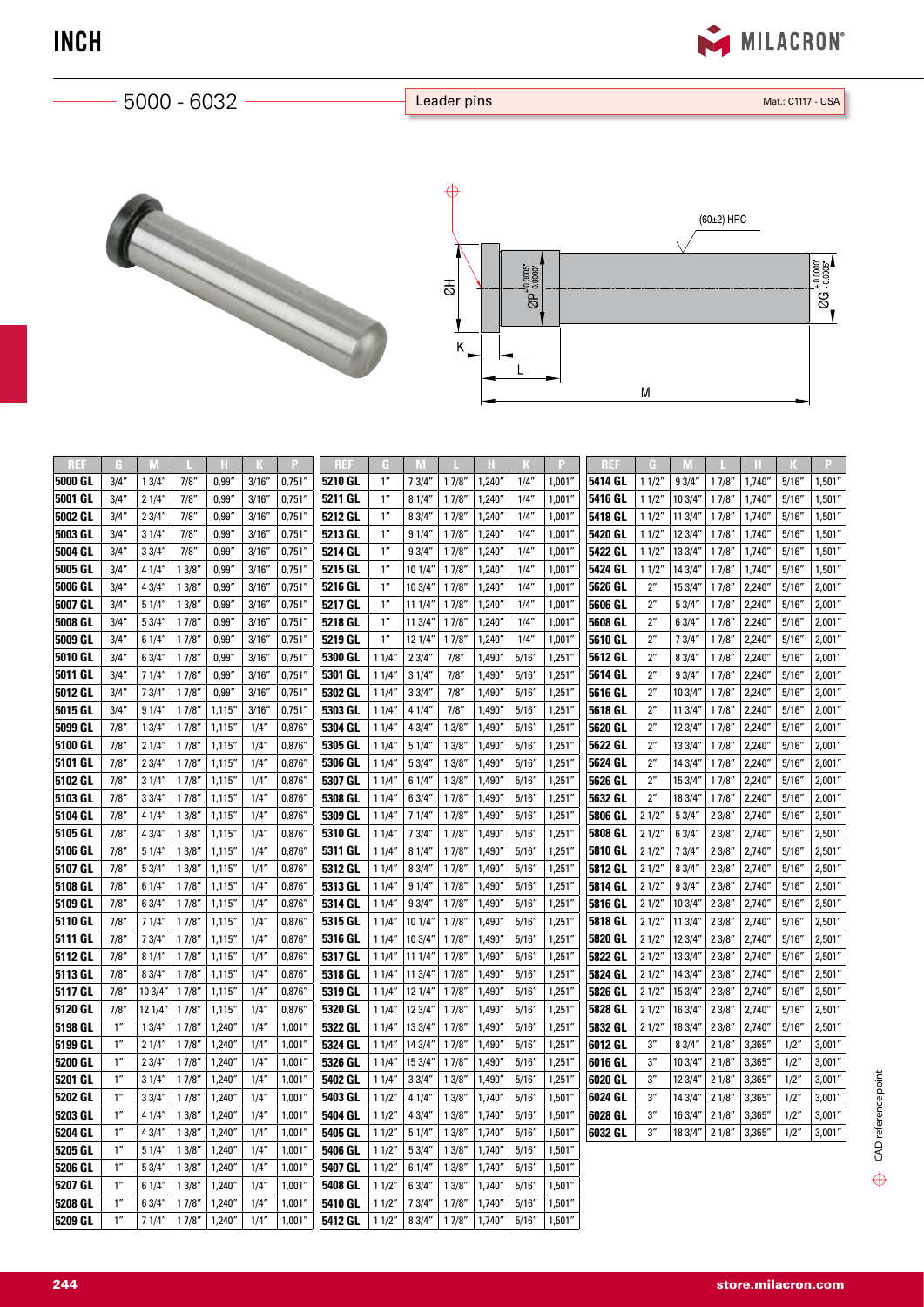

## Hoist rings - CE

SHR - SHRR -





| <b>REF</b>                         | A          | B        | n    | ы       |      | G            | н    | K    | TL (Kgm) | P(Kg) | W (Kg) |
|------------------------------------|------------|----------|------|---------|------|--------------|------|------|----------|-------|--------|
| <b>SHR 0001</b>                    | 0,43       | 11/4"    | 0,38 | 9/16    | 2,67 | $5/16" - 18$ | 1,84 | 0,75 |          | 360   | 0,15   |
| <b>SHR 0002</b>                    | 0,43       | 11/4"    | 0,38 | 9/16    | 2,67 | $3/8 - 16$   | 1,84 | 0,75 | 1,6      | 450   | 0,15   |
| <b>SHR 0003</b>                    | 0,88       | 23/8"    | 0,75 | 3/4     | 4,78 | $1/2$ "-13   | 3,52 | 1,5  | 3,8      | 1130  | 1,05   |
| <b>SHR 0004</b>                    | 0,88       | 21/4"    | 0,75 |         | 4,78 | $5/8" - 11$  | 3,52 | 1,5  | 8,3      | 1810  | 1,10   |
| <b>SHR 0005</b>                    | 0,88       | 21/8"    | 0,75 |         | 4,78 | $3/4$ "-10   | 3,52 | 1,5  | 13,8     | 2260  | 1,16   |
| <b>SHR 0006</b>                    | 1,44       | 2 11/16" |      | $1/2$ " | 6,52 | $1 - 8$      | 5,14 | 2,31 | 31,7     | 4525  | 3,17   |
| <b>SHR 0007</b>                    | 1,75       | 41/4"    | 1,25 | 7/8"    | 8,73 | $11/4 - 7$   | 6,5  | 3,19 | 64,8     | 6785  | 6,34   |
| Repair kit - screw & retainer ring |            |          |      |         |      |              |      |      |          |       |        |
| <b>REF</b>                         | G.         |          |      |         |      |              |      |      |          |       |        |
| <b>SHRR 0001</b>                   | $5/16-18$  |          |      |         |      |              |      |      |          |       |        |
| <b>SHRR 0002</b>                   | $3/8 - 16$ |          |      |         |      |              |      |      |          |       |        |
| <b>SHRR 0003</b>                   | $1/2 - 13$ |          |      |         |      |              |      |      |          |       |        |
| <b>SHRR 0004</b>                   | $5/8 - 11$ |          |      |         |      |              |      |      |          |       |        |
| <b>SHRR 0005</b>                   | $3/4 - 10$ |          |      |         |      |              |      |      |          |       |        |
| <b>SHRR 0006</b>                   | $1 - 8$    |          |      |         |      |              |      |      |          |       |        |
| <b>SHRR 0007</b>                   | 1 1/4-7    |          |      |         |      |              |      |      |          |       |        |

### **Features**

- • Pivots and swivels to compensate for pitch, roll and sway when lifting heavy or unbalanced loads
- High strength alloy steel with minimum tensile strenght of 1,250 MPa (125 kg/mm<sup>2</sup>)
- • Certified heat treatment with 100% Magnaflux inspection
- • Corrosion resistant plating
- • Maximum operating temperature 200°C
- Safety factor is 5 times the rated load in any direction

#### **Note**

- standard tolerance: ±0,8 mm
- • E=the use of spacers between bushing flange and mounting surface is not recommended as this will reduce the safety load rating
- TL=recommended torque load +25% 0
- P=rated
- • W=weight